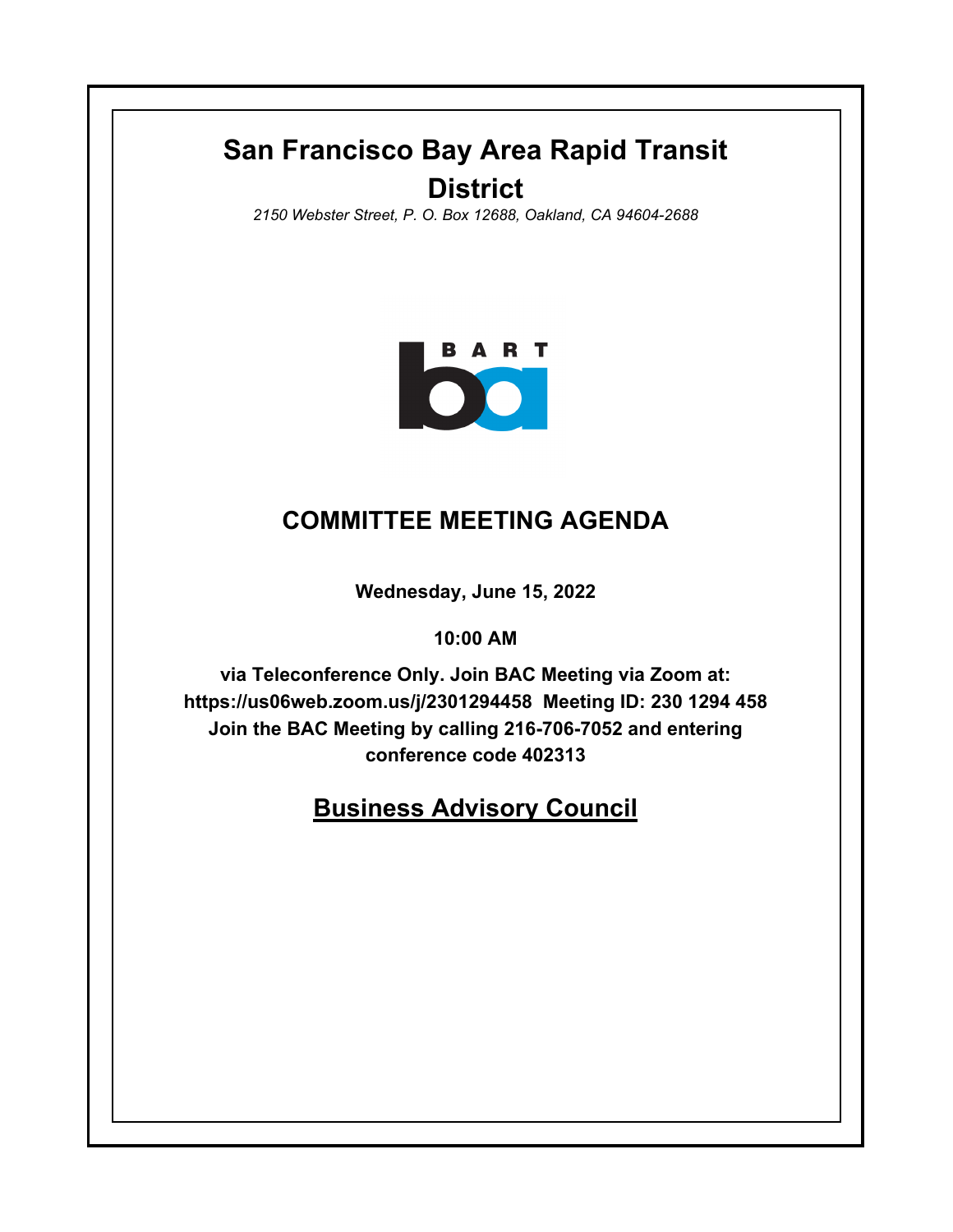### SAN FRANCISCO BAY AREA RAPID TRANSIT DISTRICT 2150 Webster Street, P. O. Box 12688, Oakland, CA 94604-2688

#### NOTICE OF MEETING AND AGENDA OFFICE OF CIVIL RIGHTS BUSINESS ADVISORY COUNCIL

Wednesday, June 15, 2022 10:00 a.m. – 1:00 p.m.

A meeting of the Office of Civil Rights Business Advisory Council (BAC) will be held on Wednesday, June 15, 2022, from 10:00 a.m. to 1:00 p.m.

"Please note, pursuant to all necessary findings having been made by the Board of Directors of the San Francisco Bay Area Rapid Transit District (for itself as well as all subordinate legislative bodies) to continue remote public meetings in the manner contemplated under urgency legislation Assembly Bill No. 361, public participation for this meeting will be via teleconference only."

You may watch the BAC Meeting live via Zoom at: https://us06web.zoom.us/j/2301294458

Meeting ID: 230 1294 458

You may also join the BAC Meeting by calling 216-706-7052 and entering conference code 402313

If you wish to make a public comment:

1) Submit written comments via email to jchacon@bart.gov, using "public comment" as the subject line. Your comment will be read into the record and will become a permanent part of the file. Please submit your comments as far in advance as possible. Emailed comments must be received before 9:00 a.m. on Wednesday, June 15, 2022, in order to be included in the record. 2) Call 216-706-7052, enter conference code 402313, and dial \*9 to raise your hand when you wish to speak.

Public comment is limited to two (2) minutes per person.

#### **AGENDA**

**2.**

1. Roll Call and Public Introductions

|                     | Approval of Meeting Minutes (For Action)                 |
|---------------------|----------------------------------------------------------|
|                     | a. April 20, 2022                                        |
| <b>Attachments:</b> | Approval of Meeting Minutes for April 20, 2022 - Item 2a |

3. BAC Recruitment Update (For Information)